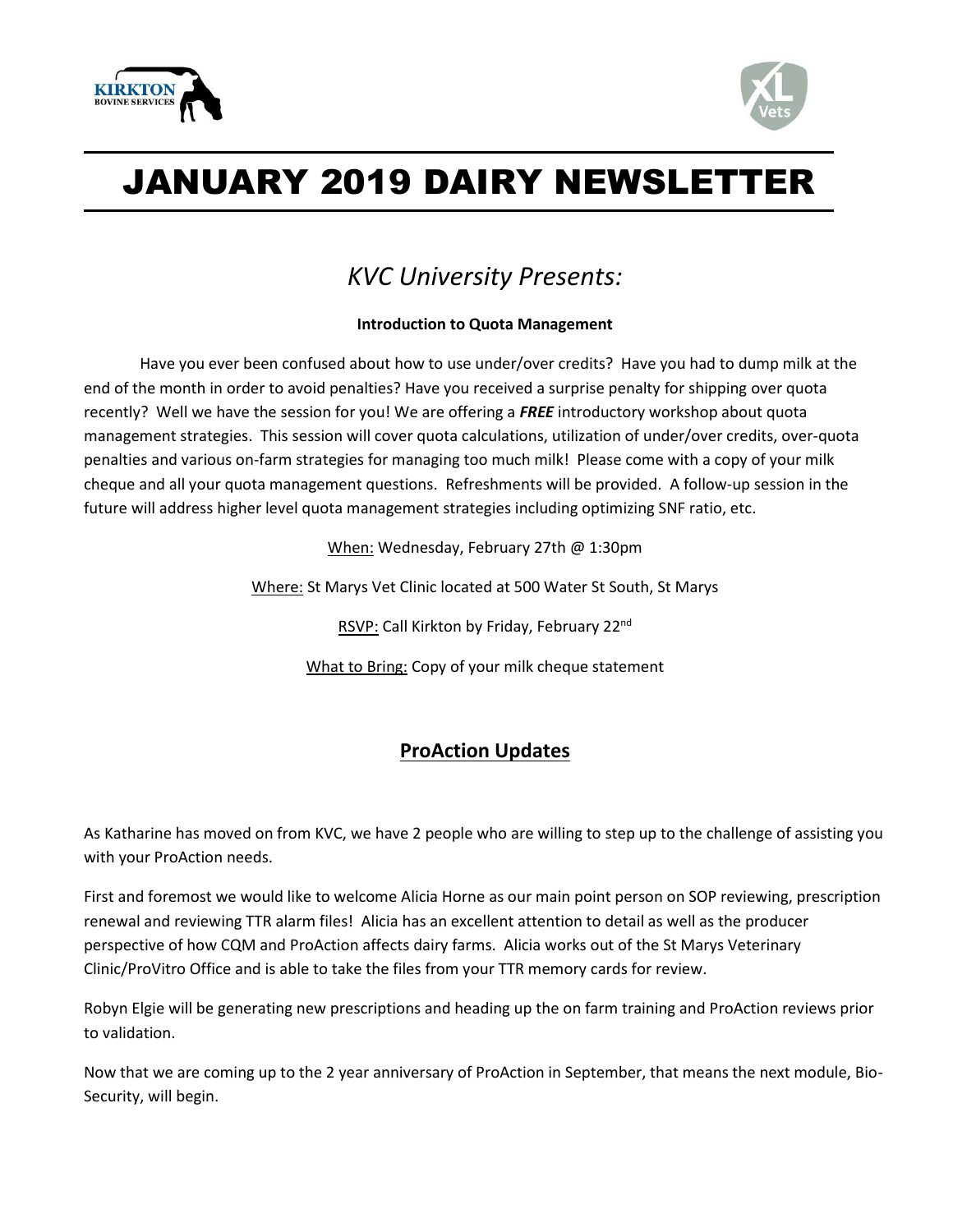

#### **Bio-Security Overview:**



There are 7 criteria:

- 1) A Bio-Security Risk Assessment has to be completed with your herd veterinarian every 2 years.
- 2) Disease events for both cows and calves must be recorded, even if treatment was not given (there will be an electronic or paper copy of a KVC Disease Events Template to enable easy recording of all animals in one place)
- 3) An SOP for animals entering your herd from another herd
- 4) An SOP for animals returning to your herd from shows or another herd
- 5) An SOP for your vaccination schedule as advised by your herd veterinarian
- 6) An SOP for proper clothing & boots/covers for all visitors entering your farm, including disposal
- 7) A sign posted at the main access point that is visible from the parking area

\*\*There is also a new Animal Abuse Policy created by DPAC that DFO would like us to outline to producers, this will be covered in the classroom training but briefly:

-A creditable complaint is made to the DPAC, if it is deemed creditable than DFO will be sent to the farm to investigate. If the complaint appears legitimate at that time milk pick-up is suspended immediately. After this, 4 items must occur before milk pick-up will resume:

- 1. A third party veterinary audit will be done (only 1 veterinarian validated in Ontario)
- 2. Orders will be given to the farm by the Board
- 3. Orders will be completed by the farm
- 4. Producer will appear before the board, for repeat offenses license may be conditional or revoked

#### **There are 3 ways training for this new module can occur:**

- 1) **Classroom session**: 2 hours, fully funded by grants
- 2) **On-Farm**: ~2 hours, 50% funded by grants and 50% deducted off milk cheque by permission
- 3) **Classroom + On-farm**: funded as stated above \*there is no cost difference to the producer between option 2 & 3

To gain access to the training that is wholly (classroom) or partially (on-farm) funded by the grant program, all invoices for training have to be submitted by the Advisor to DFO by **November 15th, 2019** regardless of the timing of your full validation with the Bio-security component.

Classroom sessions will be run on the following dates (with more being added later in the year), please call KVC to RSVP for your chosen date:

**February 21st, 2019 February 28th, 2019 March 5th, 2019 March 19th, 2019**